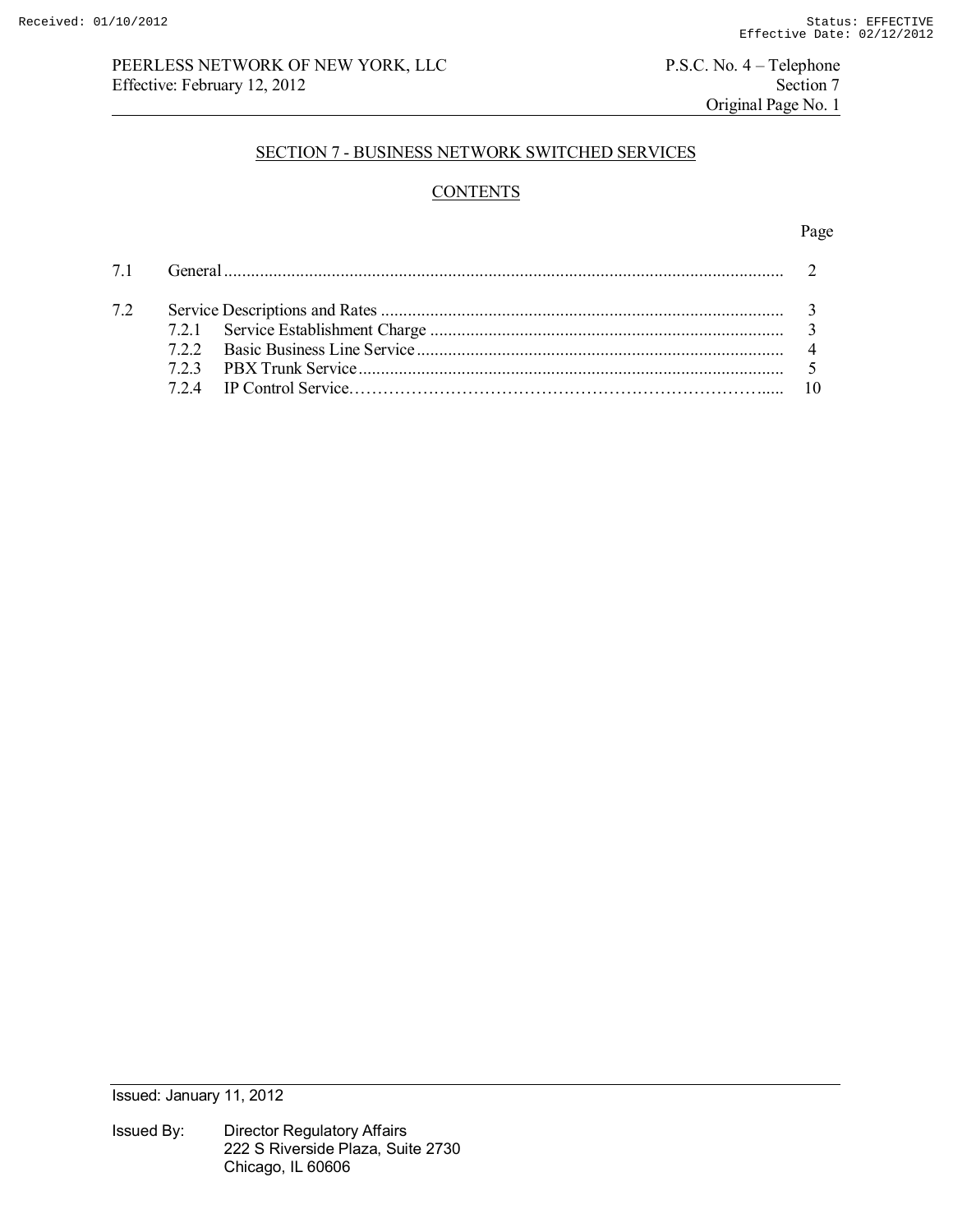### SECTION 7 - BUSINESS NETWORK SWITCHED SERVICES (continued)

### 7.1 GENERAL

 Business Network Switched Service provide a business customer with a connection to the Company's switching network which enables the customer to:

- A. receive calls from other stations on the public switched telephone network;
- B. access the Company's local calling service;
- C. access the Company's operators and business office for service related assistance; access toll-free telecommunications service such as 800 NPA; and access 911 service for emergency calling (unless otherwise exempt); and
- D. access the service of providers of interexchange service. A customer may presubscribe to such provider's service to originate calls on a direct dialed basis or to receive 800 service from such provider, or may access a provider on an ad hoc basis by dialing the provider's Carrier Identification Code (10XXX).

 Business Network Switched Service is provided via one or more channels terminated at the customer's premises. Each Business Network Switched Service channel corresponds to one or more analog, voice-grade telephonic communications channels that can be used to place or receive one call at a time.

Where a customer purchases service from multiple telecommunications providers and may acquire DID numbers from those other providers, while using the companies facilities to access the public switched telephone network employing DID numbers obtained from another provider, for the proper completion of telecommunications services the company may assign a company provided billing telephone number to be utilized for routing, rating or billing purposes.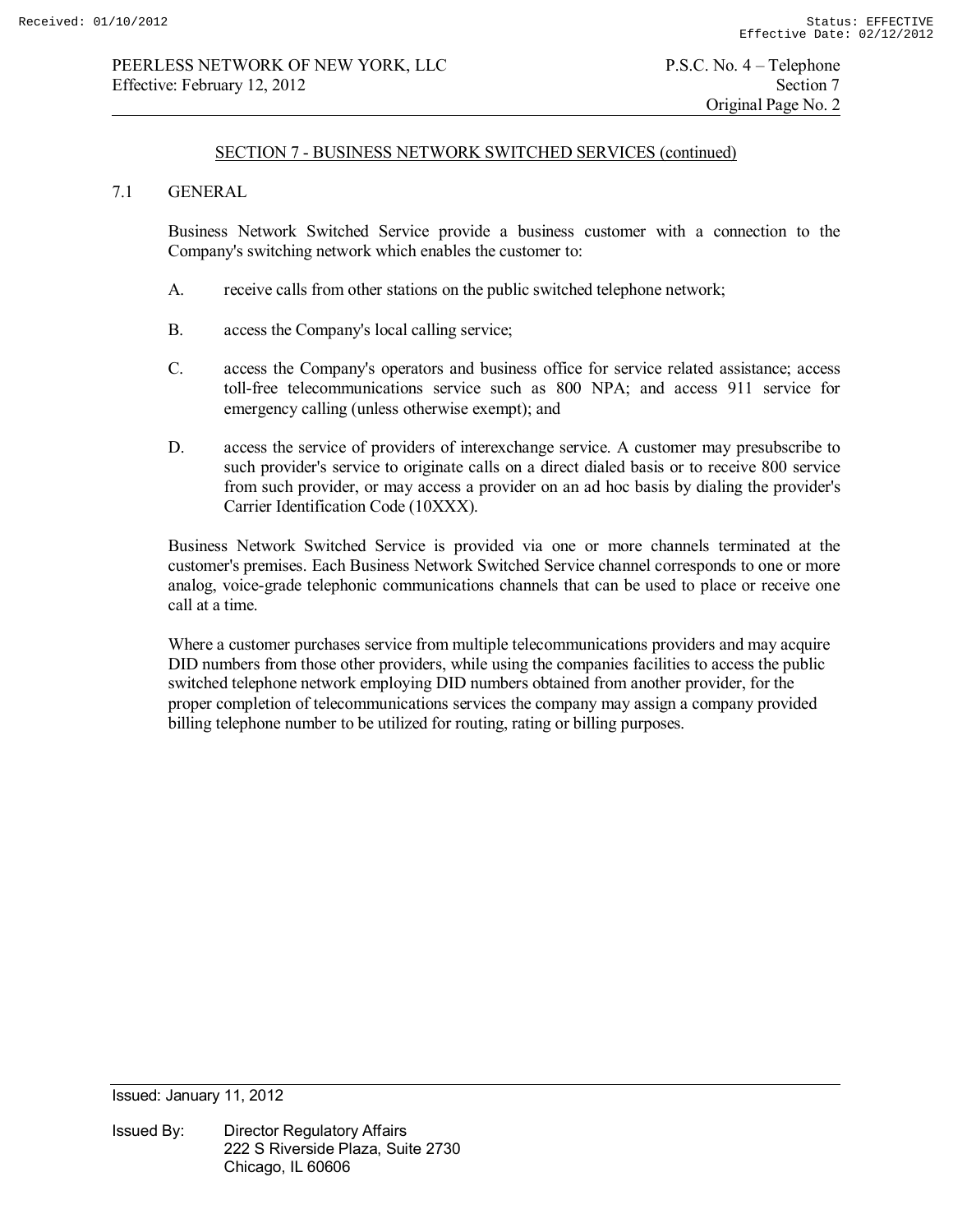## SECTION 7 - BUSINESS NETWORK SWITCHED SERVICES (continued)

# 7.2 SERVICE DESCRIPTIONS AND RATES

The following Business Access Service Options are offered:

 Basic Business Line Service PBX Trunks

 All Business Network Switched Service may be connected to customer-provided terminal equipment such as station sets, key systems, PBX systems, or facsimile machines. Service may be arranged for two-way calling, inward calling only or outward calling only. Optional Voice Mail Service is available.

## 7.2.1 Service Establishment Charge

This charge applies when the Company initially establishes the Customer's account for any service provided by the Company. This charge is applied in addition to any other monthly or installation charge that is associated with the service the Customer orders.

|                 |          | Minimum  | Maximum  |
|-----------------|----------|----------|----------|
| -Per Order      |          | \$50.00  | \$100.00 |
| -Per Visit      | (1 hour) | \$100.00 | \$200.00 |
| -After Hours    | (1 hour) | \$200.00 | \$400.00 |
| Line Connection |          | \$100.00 | \$200.00 |
| Service Order   |          | \$50.00  | \$100.00 |

Custom Features are also available as described in Section 5.1 of this tariff.

Issued: January 11, 2012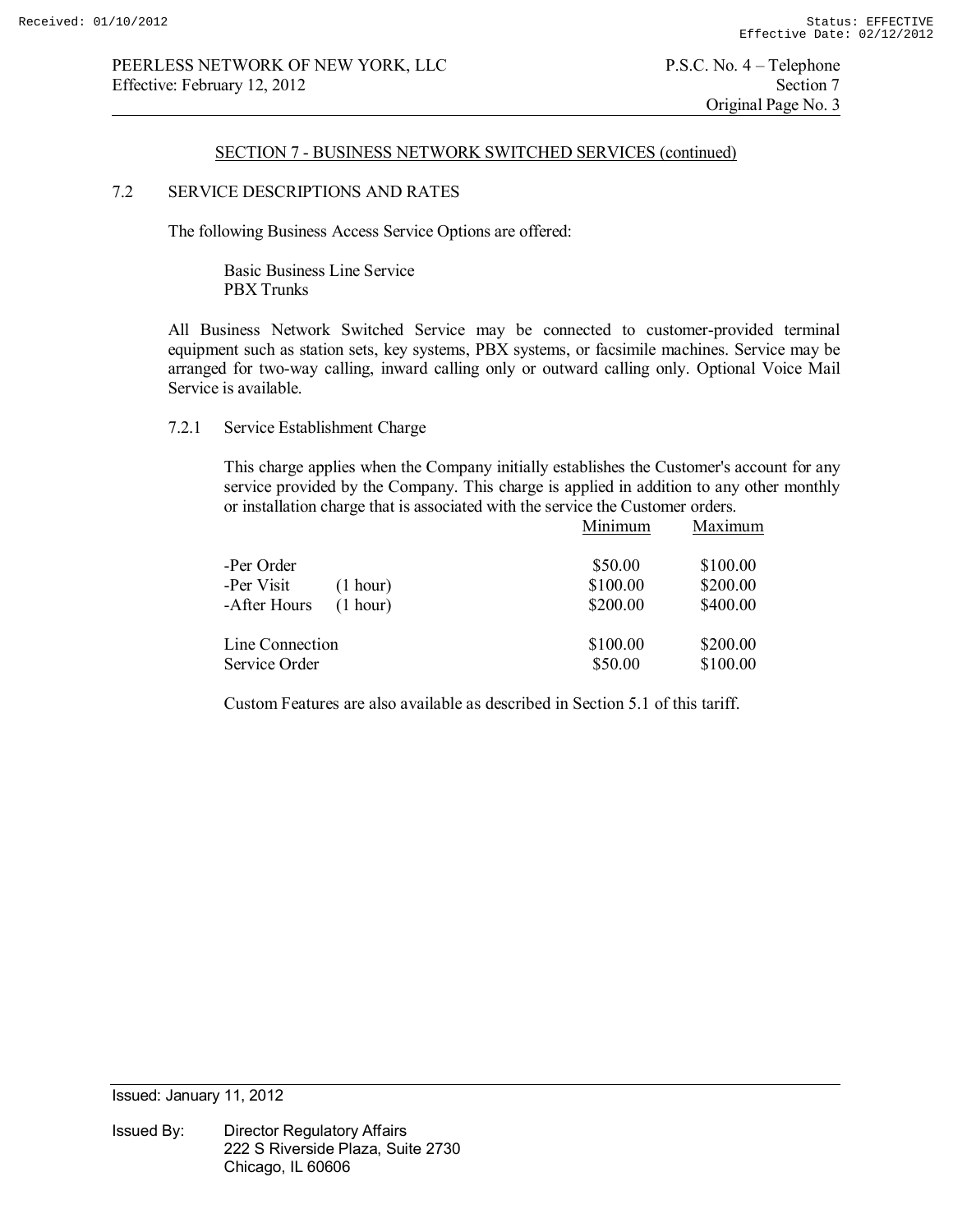### SECTION 7 - BUSINESS NETWORK SWITCHED SERVICES (continued)

## 7.2 SERVICE DESCRIPTIONS AND RATES (continued)

- 7.2.2 Basic Business Line Service
	- A. General

 Basic Business Line Service provides a customer with a one or more analog, voicegrade telephonic communications channel that can be used to place or receive one call at a time. Local calling service is available at a flat rate included in the line price, or on a message usage basis. Basic Business Lines are provided for connection of customer-provided single-line terminal equipment such as station sets or facsimile machines.

Each Basic Business Line has the following characteristics:

| Terminal Interface: | 2-wire                                                          |
|---------------------|-----------------------------------------------------------------|
| Signaling Type:     | Loop Start                                                      |
| Pulse Type:         | Dual Tone Multi-Frequency (DTMF)                                |
| Directionality:     | Two-way, In-Only, or Out-Only, as specified by the<br>customer. |

B. Flat Rate Basic Business Line Service

Service to points within the local calling area is included in the charge for Flat Rate Service. Local calling areas are as specified in Section 10.

In addition to the nonrecurring charges listed below, service order charges apply as described in Section 7.2.1 of this tariff.

|                                |            | Minimum | Maximum |
|--------------------------------|------------|---------|---------|
| Nonrecurring Connection Charge |            | \$1.00  | \$50.00 |
| Monthly Recurring Charges:     |            |         |         |
| Business Single Line           | (per line) | \$20.00 | \$40.00 |
| <b>Business Multi-Line</b>     | (per line) | \$25.00 | \$45.00 |

Issued: January 11, 2012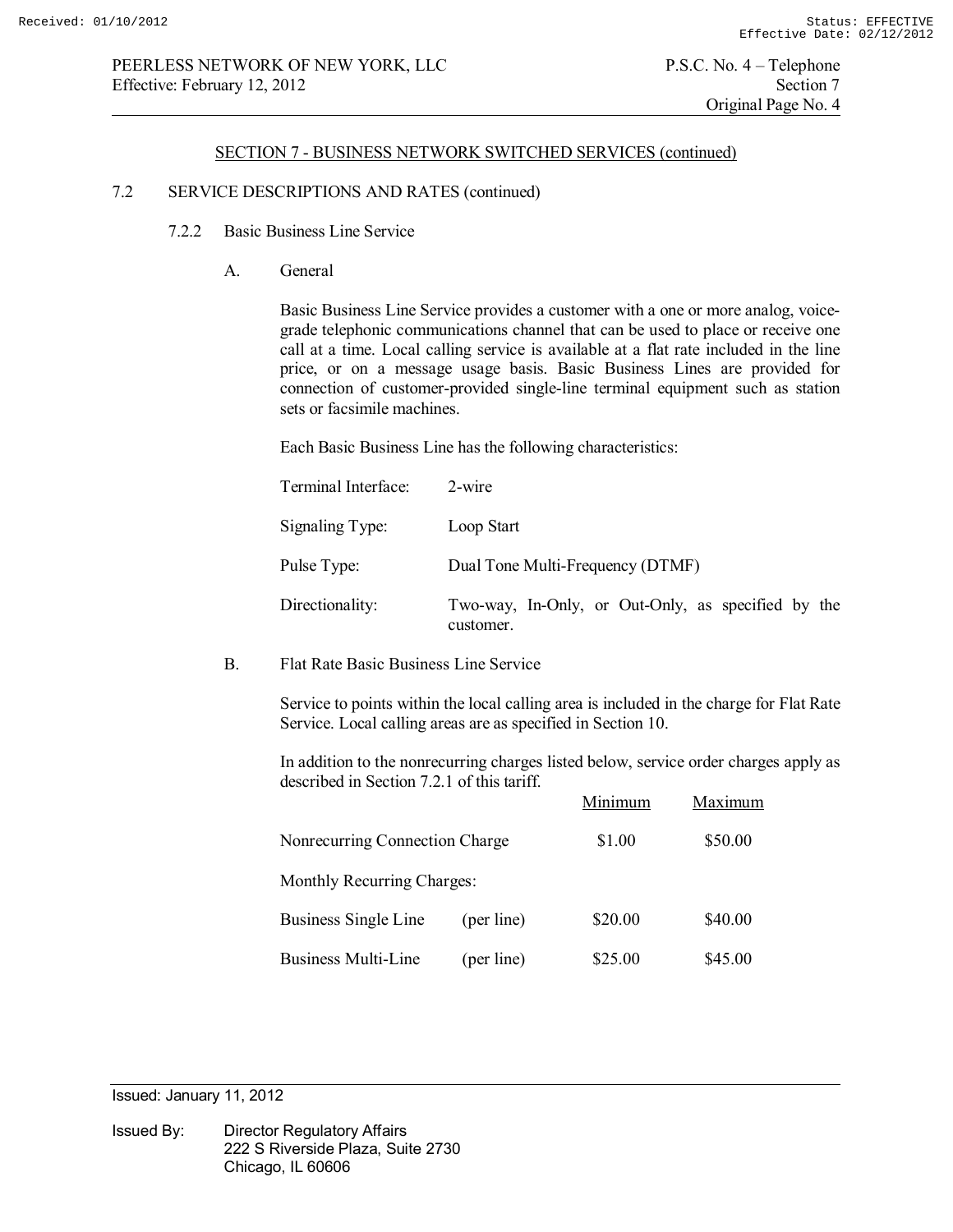### SECTION 7 - BUSINESS NETWORK SWITCHED SERVICES (continued)

## 7.2 SERVICE DESCRIPTIONS AND RATES (continued)

- 7.2.3 PBX Trunk Service
	- A. General

 Analog and/or digital PBX trunks, including ISD-PRIs are provided for connection of customer-provided PBX terminal equipment. Analog trunks are delivered on a DS0 level and digital trunks are delivered at the DS1 level. All trunks are equipped with multiline hunting.

 DID service allows callers to reach the called party without going through a PBX attendant. DOD service allows end users to dial outside of a PBX system without going through the PBX attendant to get access to an outside line. Digital trunks cannot be two-way trunks, but must be ordered as with either Direct Inward Dialing (DID) or Direct Outward Dialing (DOD).

 For DID configured PBX trunks additional charges apply for Direct Inward Dial Station numbers.

Each Analog Trunk has the following characteristics:

| Terminal Interface: | 2-wire or 4-wire, as required for the provision of<br>service |
|---------------------|---------------------------------------------------------------|
| Signaling Type:     | Loop, Ground, E&M I, II, III                                  |
| Pulse Type:         | Dual Tone Multi-Frequency (DTMF)                              |
| Directionality:     | In-Coming Only (DID), Out-Going Only (DOD),<br>or Two-Way     |

Issued: January 11, 2012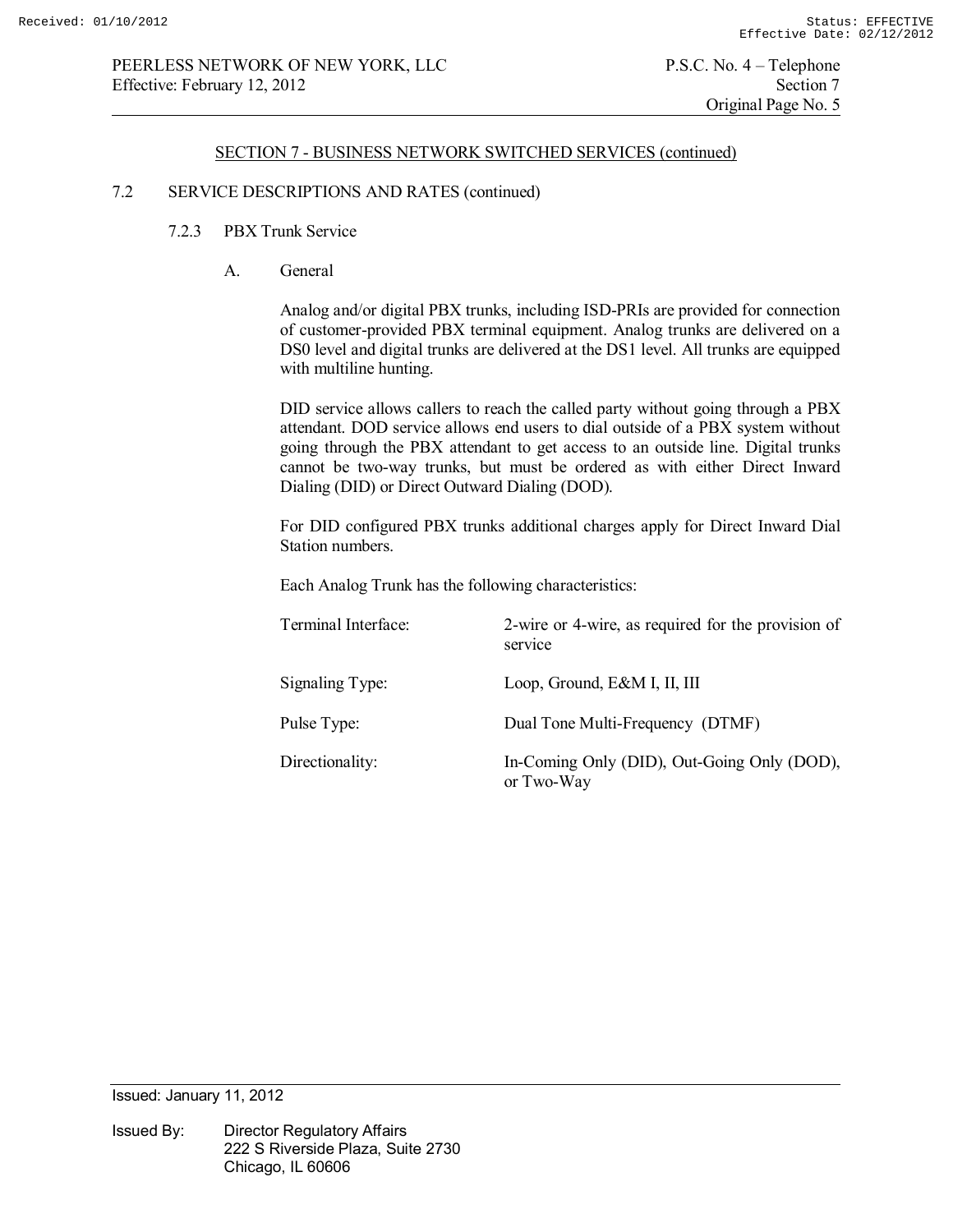## SECTION 7 - BUSINESS NETWORK SWITCHED SERVICES (continued)

# 7.2 SERVICE DESCRIPTIONS AND RATES (continued)

- 7.2.3 PBX Trunk Service (continued)
	- B. Flat Rate Analog PBX Trunks
		- 1. General

 Service to points within the local calling area is included in the charge for Flat Rate Analog PBX Trunk Service. Local calling areas are as specified in Section 10.

2. Rates

 In addition to the nonrecurring charges listed below, service order charges apply as described in Section 7.2.1 of this tariff.

|                                 | Minimum | Maximum |
|---------------------------------|---------|---------|
| Nonrecurring Connection Charge: | \$1.00  | \$50.00 |
| Monthly Recurring Charges:      | \$30.00 | \$75.00 |
| Terminal Numbers:               |         |         |
| 1-10 lines in terminal group    | \$5.00  | \$15.00 |
| 11-20 lines in terminal group   | \$10.00 | \$25.00 |
| $21 +$ lines in terminal group  | \$15.00 | \$30.00 |

Issued: January 11, 2012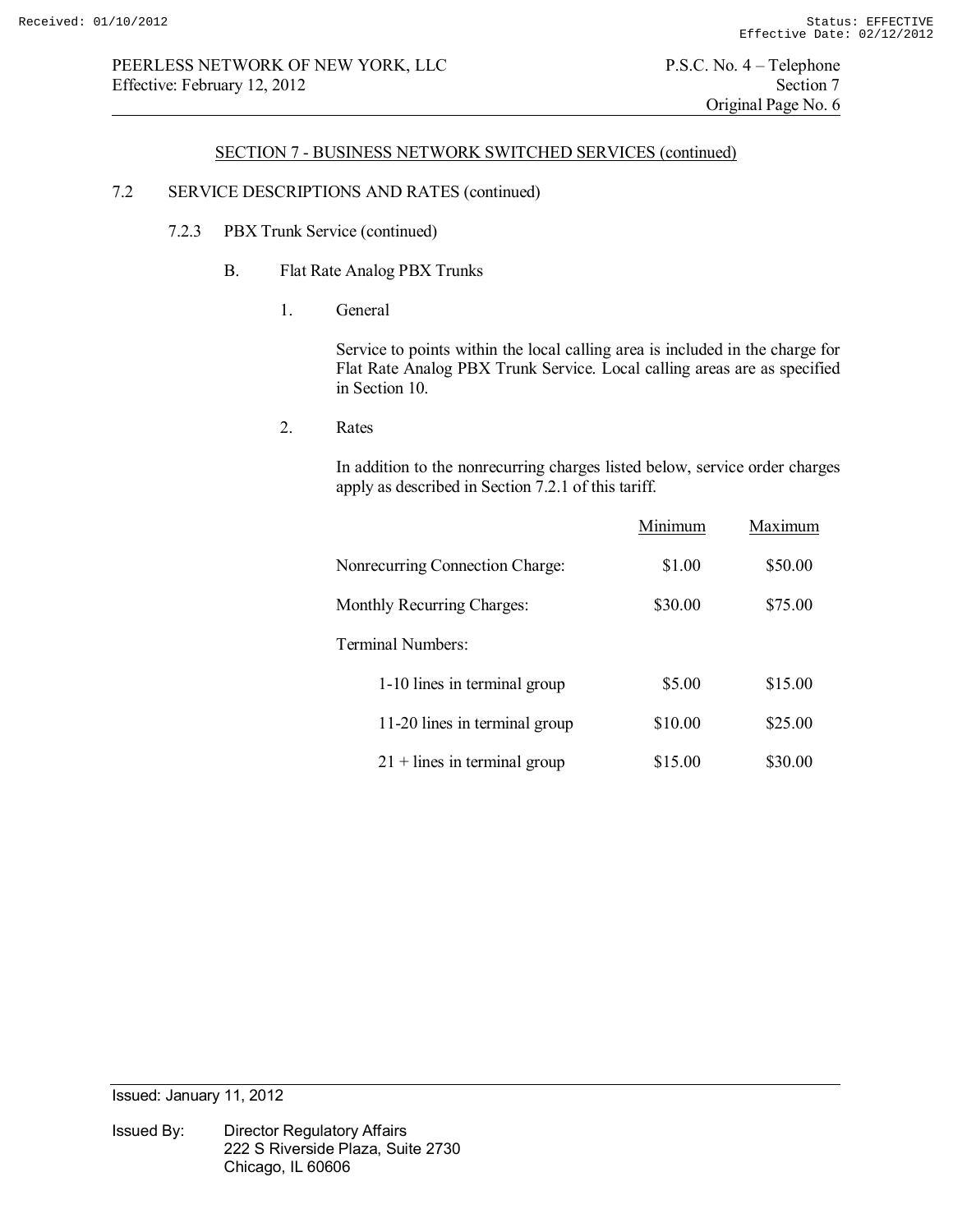#### SECTION 7 - BUSINESS NETWORK SWITCHED SERVICES (continued)

## 7.2 SERVICE DESCRIPTIONS AND RATES (continued)

- 7.2.3 PBX Trunk Service (continued)
	- C. Message Rate Analog PBX Trunks
		- 1. Description

 Message Rate Analog PBX Trunks provide the customer with a single, analog, voice grade telephonic communications channel that can be used to place or receive one call at a time. Local calls on two-way trunks and DOD trunks are billed on a message rate basis. DID trunks are arranged for one-way inward calling only.

2. Rates

 Charges for each Message Rate PBX Trunk include a monthly recurring Base Service Charge and usage charges for completed calls originated from the customer's lines based on the total number of calls during the billing period. Local calling areas are as specified in Section 10.

 In addition to the nonrecurring charges listed below, service order charges apply as described in Section 7.2.1 of this tariff.

|    |                                 | Minimum | Maximum |
|----|---------------------------------|---------|---------|
|    | Nonrecurring Connection Charge: | \$1.00  | \$50.00 |
|    | Monthly Recurring Charges:      | \$30.00 | \$75.00 |
|    | Terminal Numbers:               |         |         |
|    | 1-10 lines in terminal group    | \$5.00  | \$15.00 |
|    | 11-20 lines in terminal group   | \$10.00 | \$25.00 |
|    | $21 +$ lines in terminal group  | \$15.00 | \$30.00 |
| 3. | Message Usage Charges           |         |         |
|    | Per Message Charge              | \$0.01  | \$0.15  |

Issued: January 11, 2012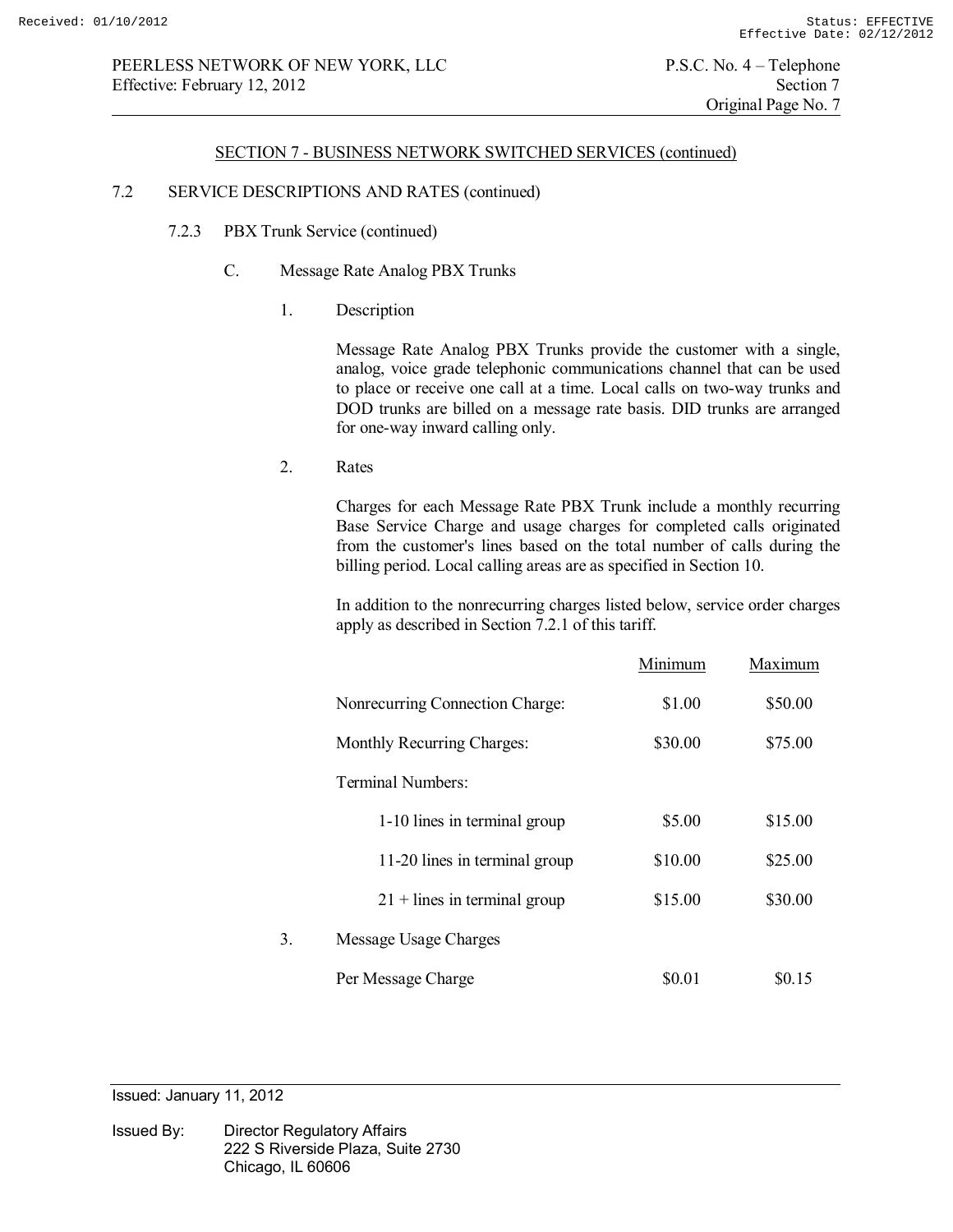# PEERLESS NETWORK OF NEW YORK, LLC P.S.C. No. 4 – Telephone<br>Effective: February 12, 2012 Section 7 Effective: February 12, 2012

Original Page No. 8

### SECTION 7 - BUSINESS NETWORK SWITCHED SERVICES (continued)

# 7.2 SERVICE DESCRIPTIONS AND RATES (continued)

- 7.2.3 PBX Trunk Service (continued)
	- D. Analog DID Trunks

|                                       | Minimum | Maximum |
|---------------------------------------|---------|---------|
| Nonrecurring Connection Charge        | \$10.00 | \$60.00 |
| Monthly Recurring Charges (per trunk) | \$5.00  | \$35.00 |
| <b>DID Station Numbers:</b>           |         |         |
| - Each Group of 20                    | \$1.00  | \$6.00  |
| - Each Group of 100                   | \$12.00 | \$26.00 |

Issued: January 11, 2012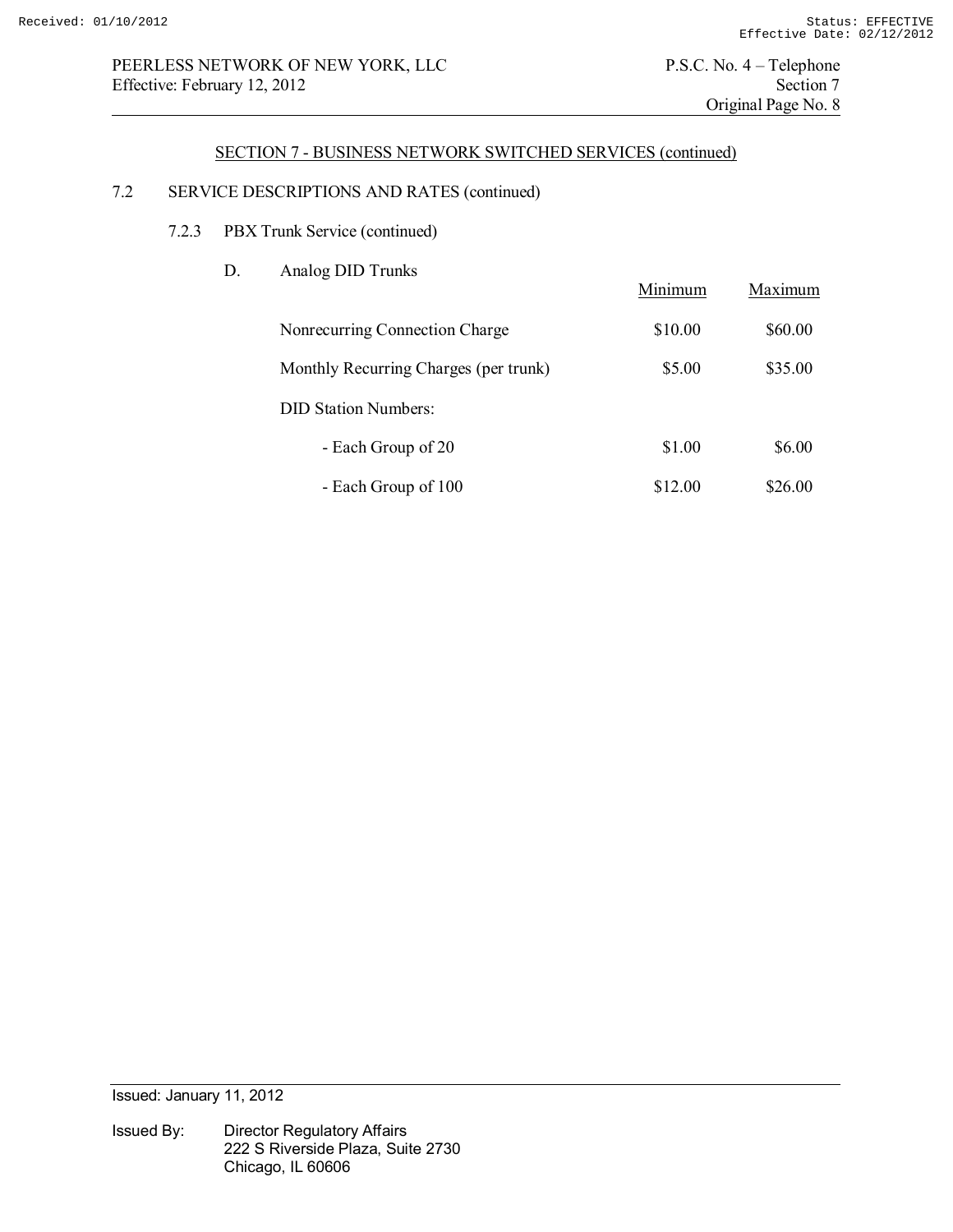## SECTION 7 - BUSINESS NETWORK SWITCHED SERVICES (continued)

## 7.2 SERVICE DESCRIPTIONS AND RATES (continued)

- 7.2.3 PBX Trunk Service (continued)
	- E. Digital PBX Trunk Service
		- 1. Description

 Digital PBX Trunk Service provide a customer with connection to the Company switch via a DS1 digital fiber optic transmission facility operating at 1.544 Mbps and time division multiplexed into 24 analog voice grade telephonic communications channels. Digital PBX Trunks are provided for connection of customer-provided PBX equipment or trunk capable key systems to the Company switch. Each Digital PBX Trunk has the following characteristics:

| Terminal Interface:   | Channel Bank or DSX-1 panel                                  |
|-----------------------|--------------------------------------------------------------|
| Signaling Type:       | Loop, Ground, E&M I, II, III                                 |
| Start Dial Indicator: | Immediate Wink, Delay Dial, Dial Tone                        |
| Pulse Type:           | Dual Tone Multi-Frequency (DTMF)                             |
| Directionality:       | In-Coming or Out-Going Only, as specified by<br>the customer |

 Service to points within the local calling area is included in the charge for Digital PBX Trunk Service. Local calling areas are as specified in Section 10.

Issued: January 11, 2012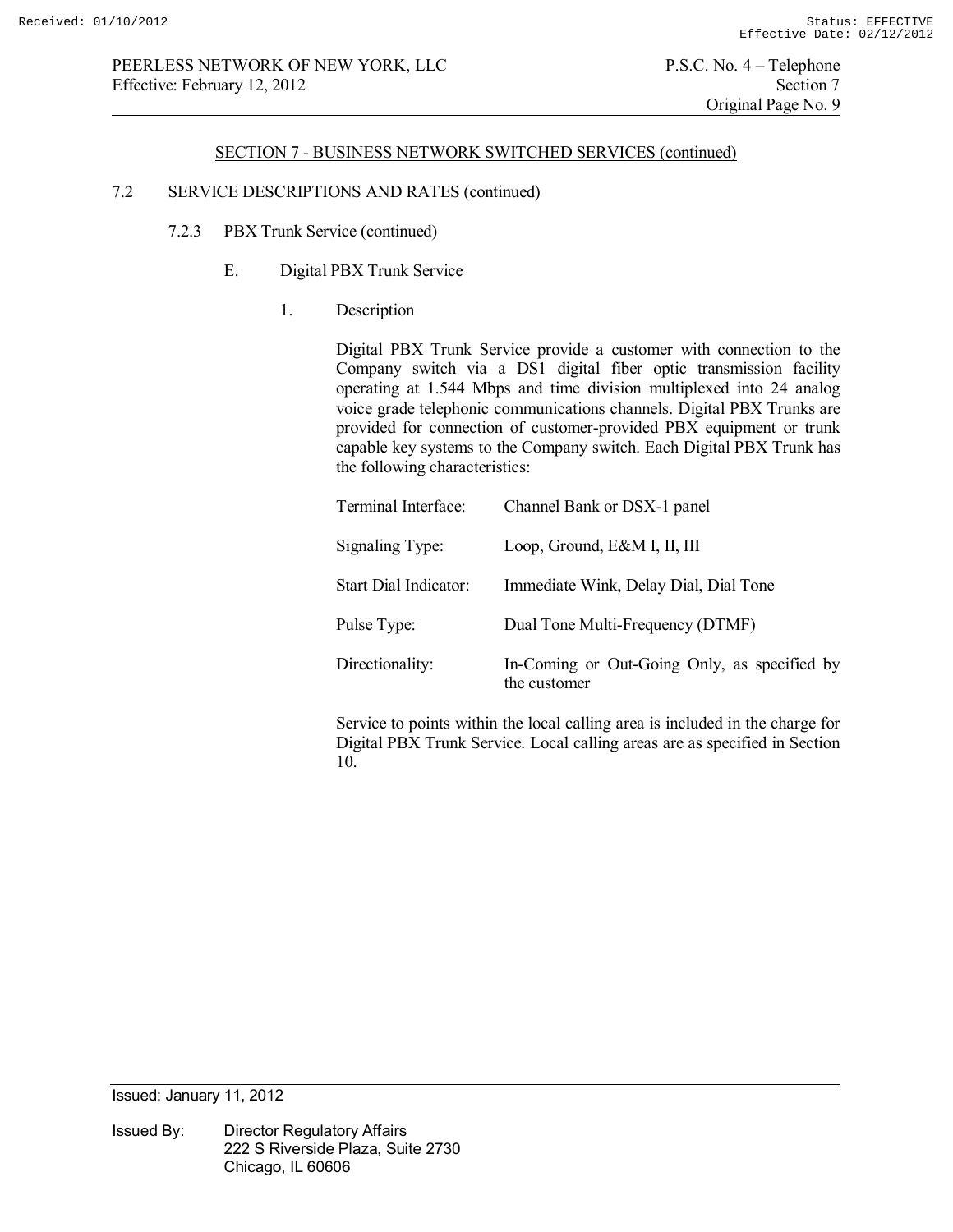#### SECTION 7 - BUSINESS NETWORK SWITCHED SERVICES (continued)

## 7.2 SERVICE DESCRIPTIONS AND RATES (continued)

- 7.2.3 PBX Trunk Service (continued)
	- E. Digital PBX Trunk Service (continued)
		- 2. Recurring and Nonrecurring Charges

 In addition to the nonrecurring charges listed below, service order charges apply as described in Section 7.2.1 of this tariff. Charges for each Message Rate Digital PBX Trunk include a monthly recurring Base Service Charge and usage charges for completed calls originated from the customer's lines based on the total number of calls during the billing period. Where appropriate facilities do not exist, Special Construction charges will also apply.

|    |                                 | Minimum  | Maximum    |
|----|---------------------------------|----------|------------|
|    | Nonrecurring Connection Charge: | \$250.00 | \$1,000.00 |
|    | Monthly Recurring Charges:      |          |            |
|    | Flat Rate:                      |          |            |
|    | - Facility                      | \$100.00 | \$500.00   |
|    | - Per Active Channel (DID)      | \$2      | \$25.00    |
|    | - Per Active Channel (DOD)      | \$2      | \$75.00    |
|    | Message Rate:                   |          |            |
|    | - Facility                      | \$100.00 | \$500.00   |
|    | - Per Active Channel (DID)      | \$2      | \$25.00    |
|    | - Per Active Channel (DOD)      | \$2      | \$75.00    |
| 3. | Message Usage Charges           |          |            |
|    | Per MOU Charge                  | \$0.002  | \$0.15     |

Issued: January 11, 2012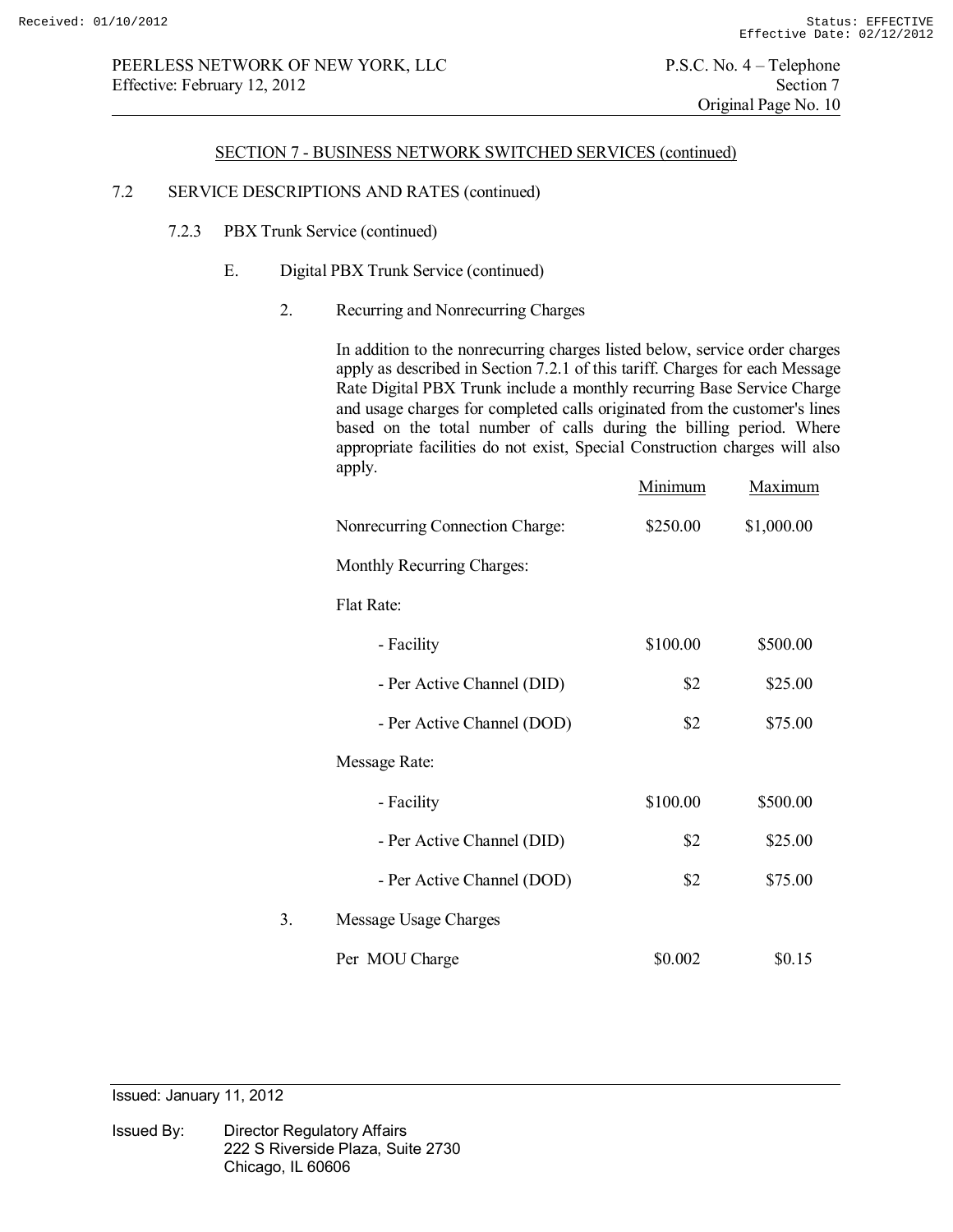### SECTION 7 - BUSINESS NETWORK SWITCHED SERVICES (continued)

### 7.2 SERVICE DESCRIPTIONS AND RATES (continued)

### 7.2.4 IP Control Service

IP Control is a DID voice line equivalent service used to connect the public switched telephone network and a customer's IP-based telephone equipment for the transmission of voice, data, or video traffic using Session Initiation Protocol (SIP). IP Control may be provisioned using Company or customer provided access

Trunk and port charges will be based on DS-0 equivalent concurrent SIP sessions derived by taking the total incoming DID traffic divided by 7,000,000 minutes multiplied by 672. A minimum of 24 DS0 equivalent SIP sessions is required and each additional concurrent SIP session will be billed individually.

When customer provided access is used (including but not limited to public internet access), trunk and end user common line (EUCL) charges will not apply. EUCL charges will be applied according to the Peerless Network FCC Tariff for all Company provided access.

| <b>Managed Service</b>        |            |            |          |
|-------------------------------|------------|------------|----------|
| 7.2.4.1 DID Charges, Per DID  | <b>MRC</b> | <b>NRC</b> | (N)      |
|                               | \$0.15     | \$0.10     | (N)      |
|                               | \$0.20     | \$0.20     | (N)      |
| 7.2.4.2 Port Charges          |            |            | (T)      |
|                               | \$10.00    |            | (I)      |
| 7.2.4.3 Trunk Charges         |            |            | (T)      |
|                               | \$15.00    |            | $\rm(I)$ |
| 7.2.4.4 Non-Recurring Charges |            |            | (T)      |
| <b>Installation Charge</b>    |            |            |          |
|                               |            | \$500.00   |          |
|                               |            |            |          |

Issued: October 20, 2016